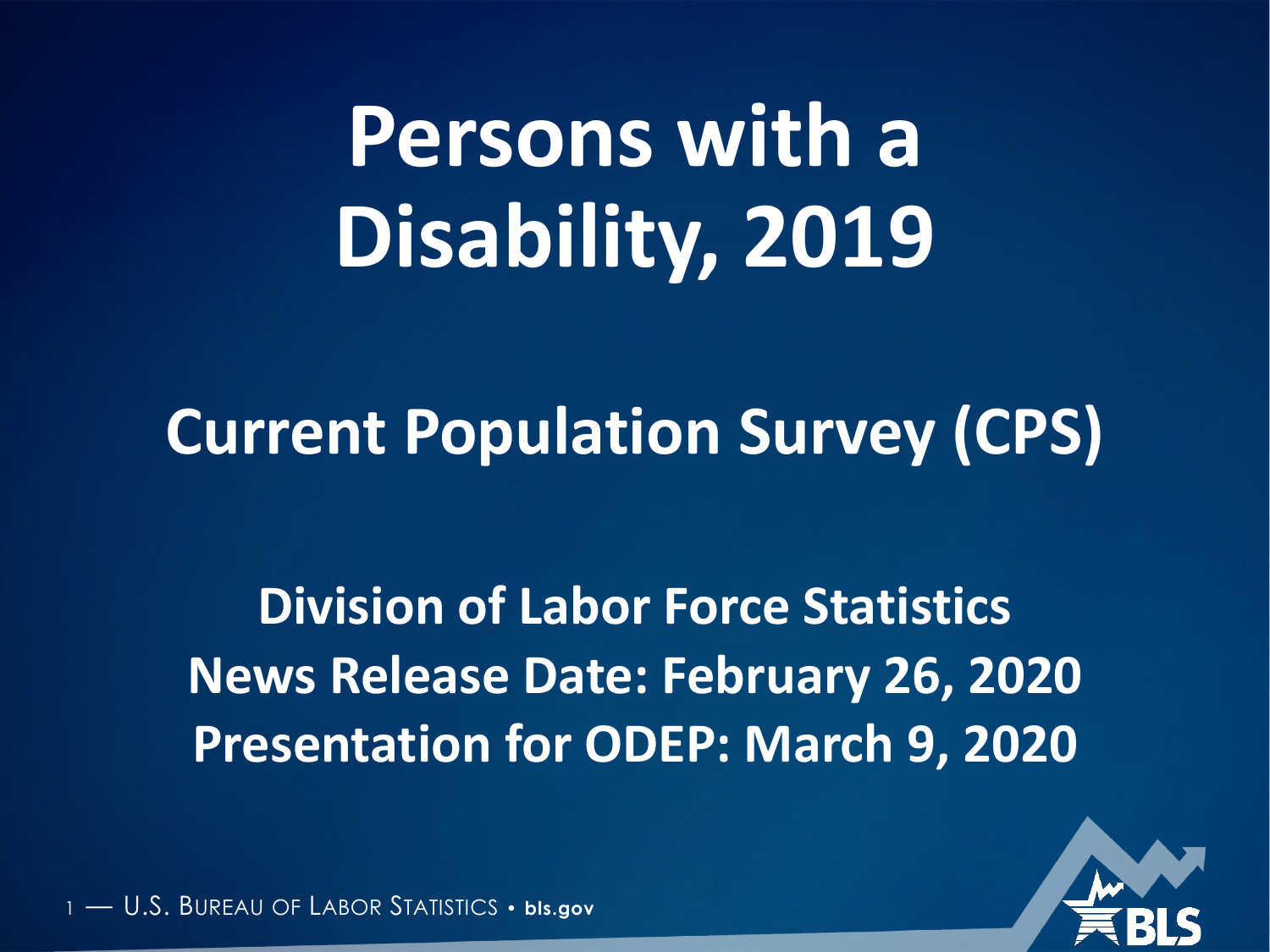### **The Current Population Survey (CPS)**

- Monthly survey of about 60,000 households nationwide
- Universe: civilian noninstitutional population age 16 and older
- Data on:
	- ▶ Labor force status
	- ▶ Demographic characteristics
	- **Earnings**
	- ▶ A number of other topics

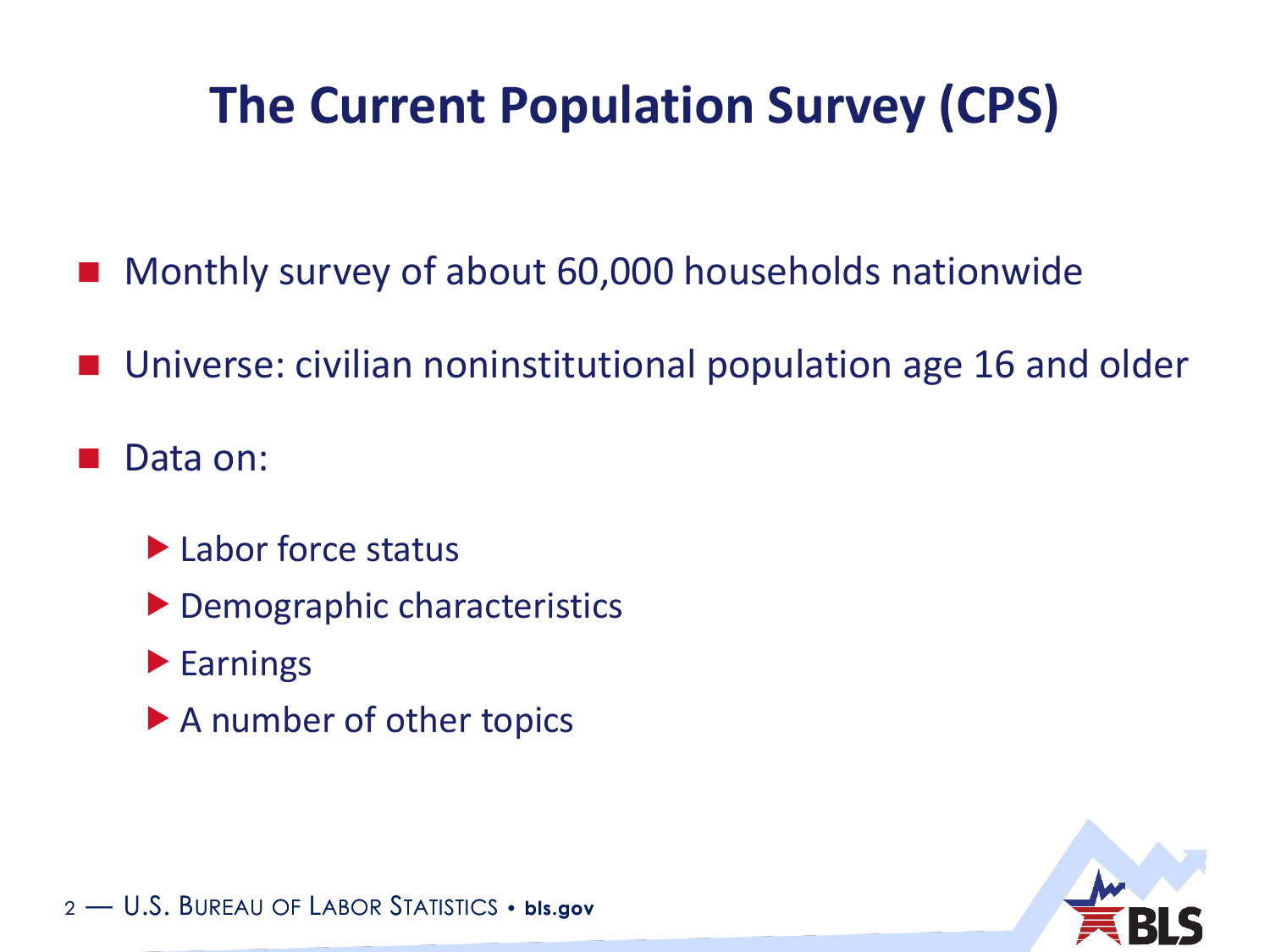#### **The Current Population Survey (CPS)**

- Six questions to identify those with a disability added to the CPS in June 2008
- $\blacksquare$  Including disability questions in the CPS is a joint effort between BLS and ODEP

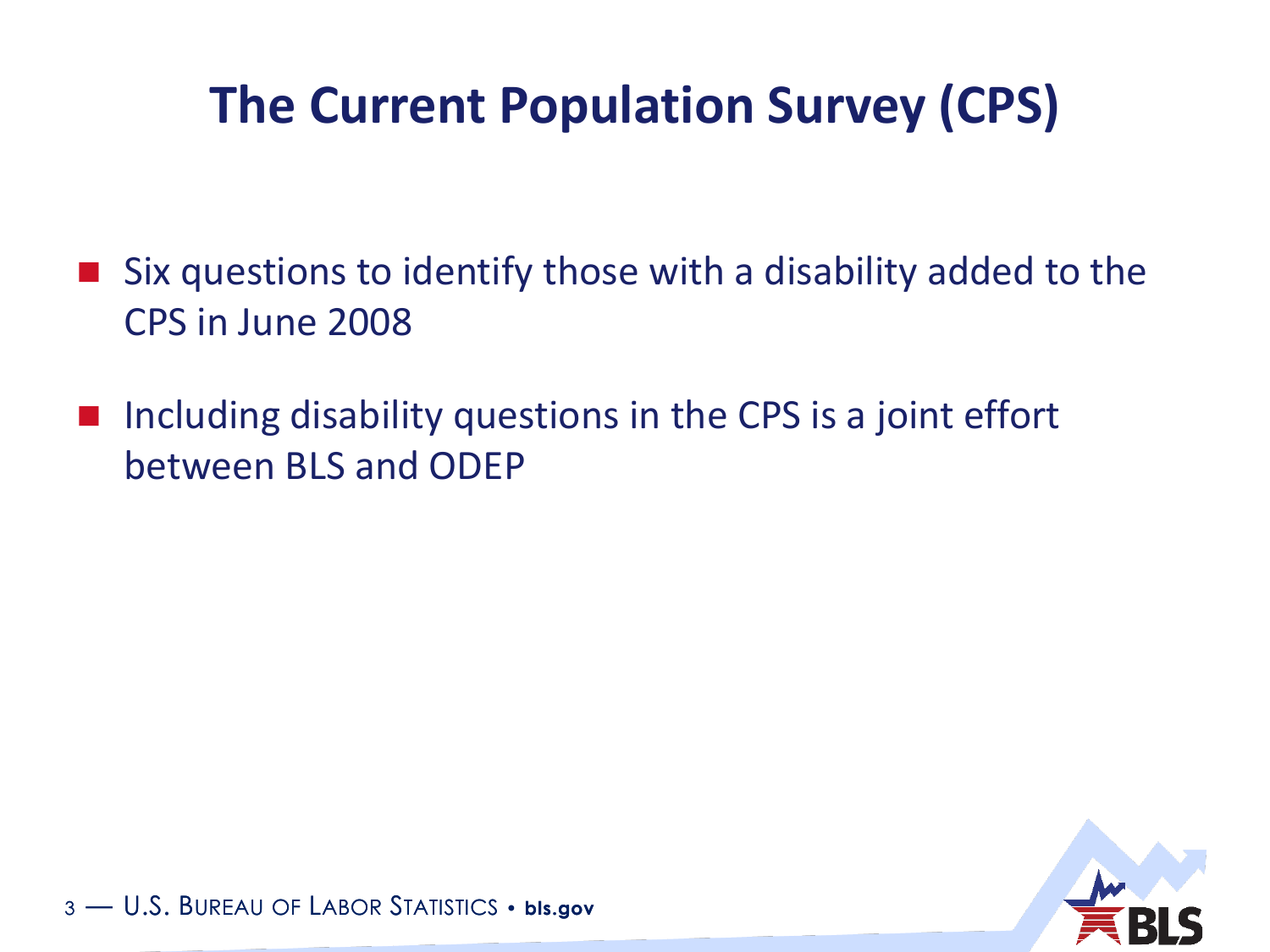#### **The 6 Survey Questions**

- 1. Is anyone deaf or does anyone have serious difficulty hearing?
- 2. Is anyone blind or does anyone have serious difficulty seeing even when wearing glasses?
- 3. Because of a physical, mental, or emotional condition, does anyone have serious difficulty concentrating, remembering, or making decisions?

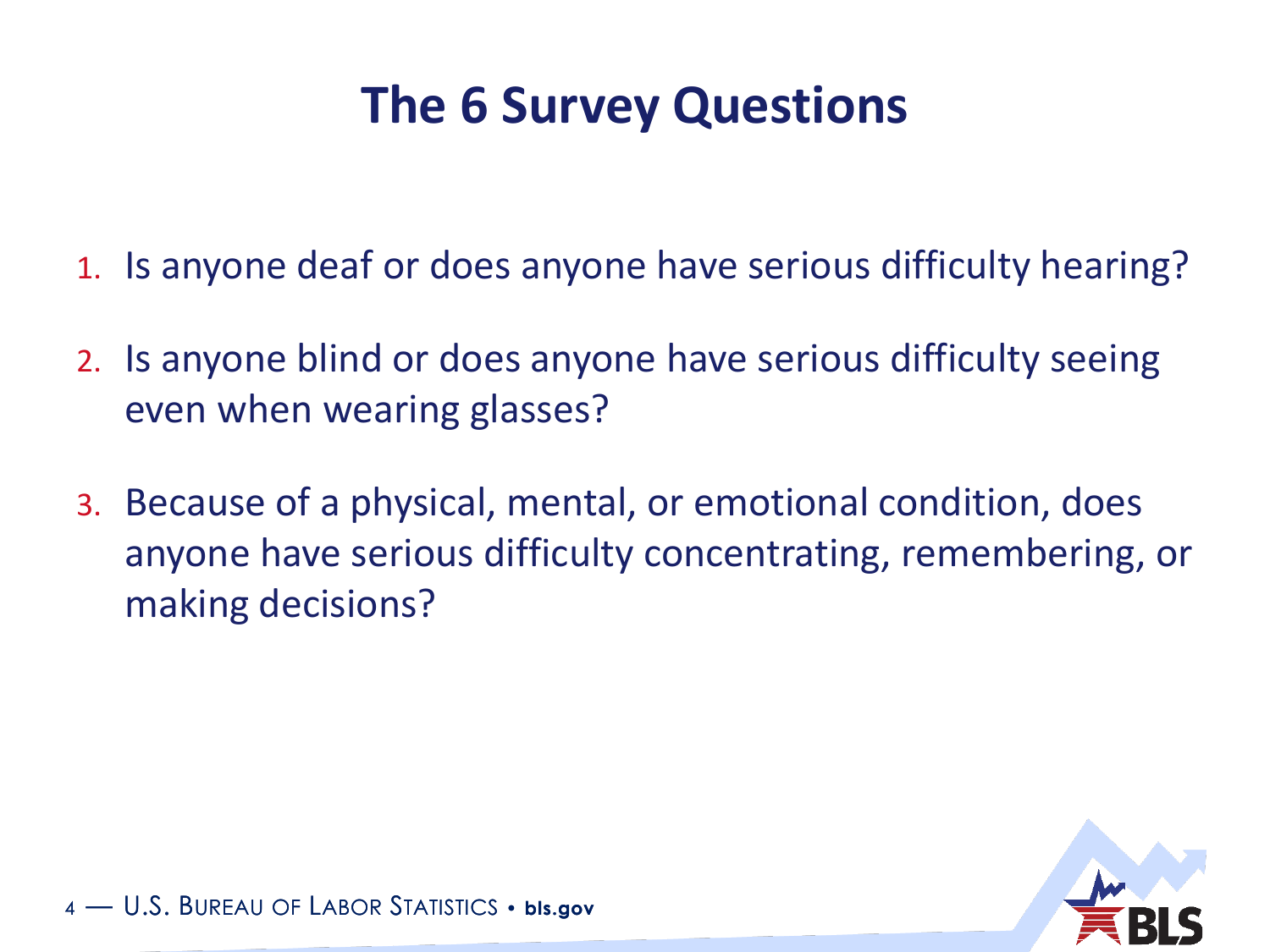#### **The 6 Survey Questions**

- 4. Does anyone have serious difficulty walking or climbing stairs?
- 5. Does anyone have difficulty dressing or bathing?
- 6. Because of a physical, mental, or emotional condition, does anyone have difficulty doing errands alone such as visiting a doctor's office or shopping?

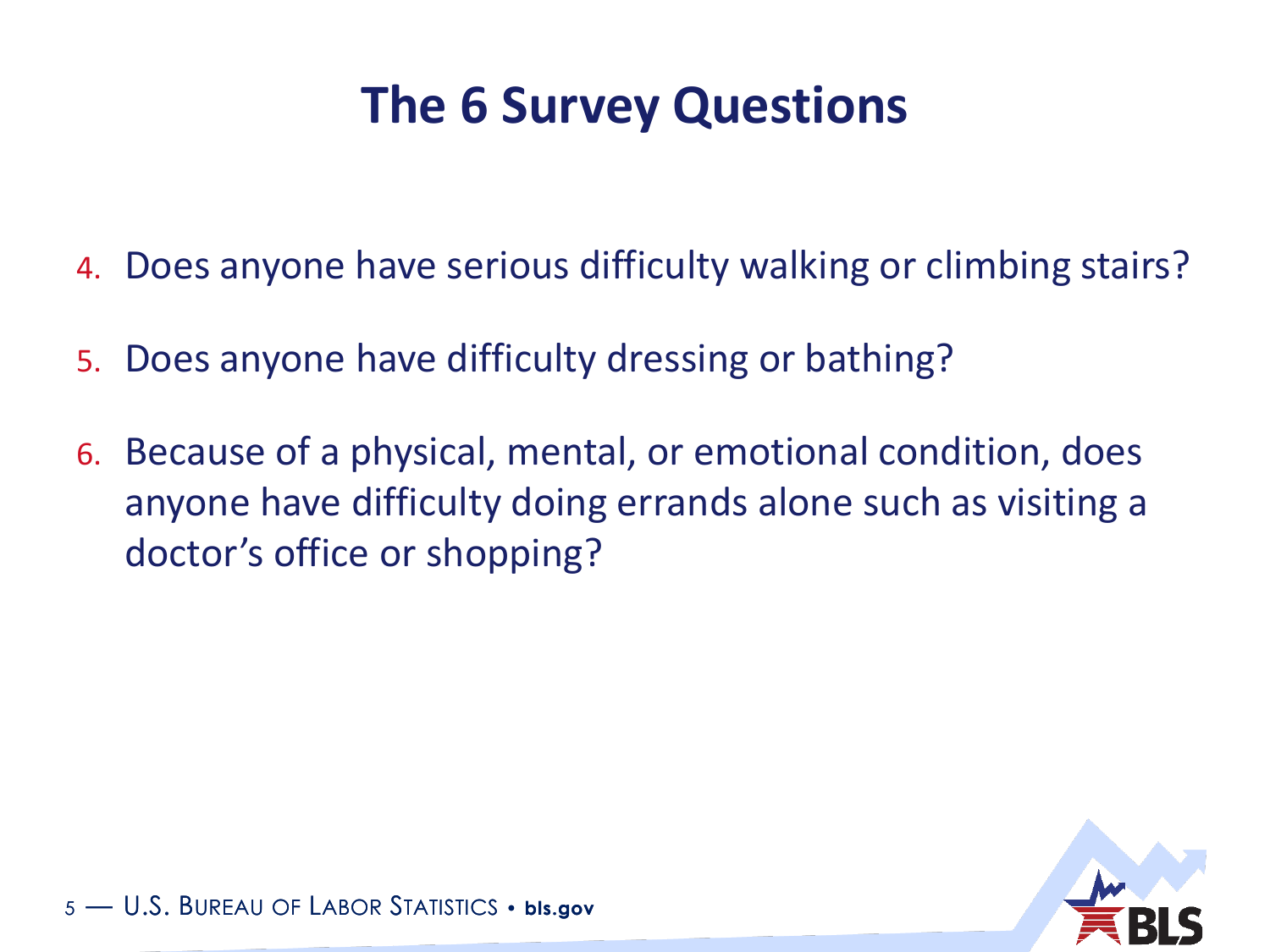# **Older persons are more likely to have a disability**





SOURCE: Current Population Survey, 2018-2019 annual averages

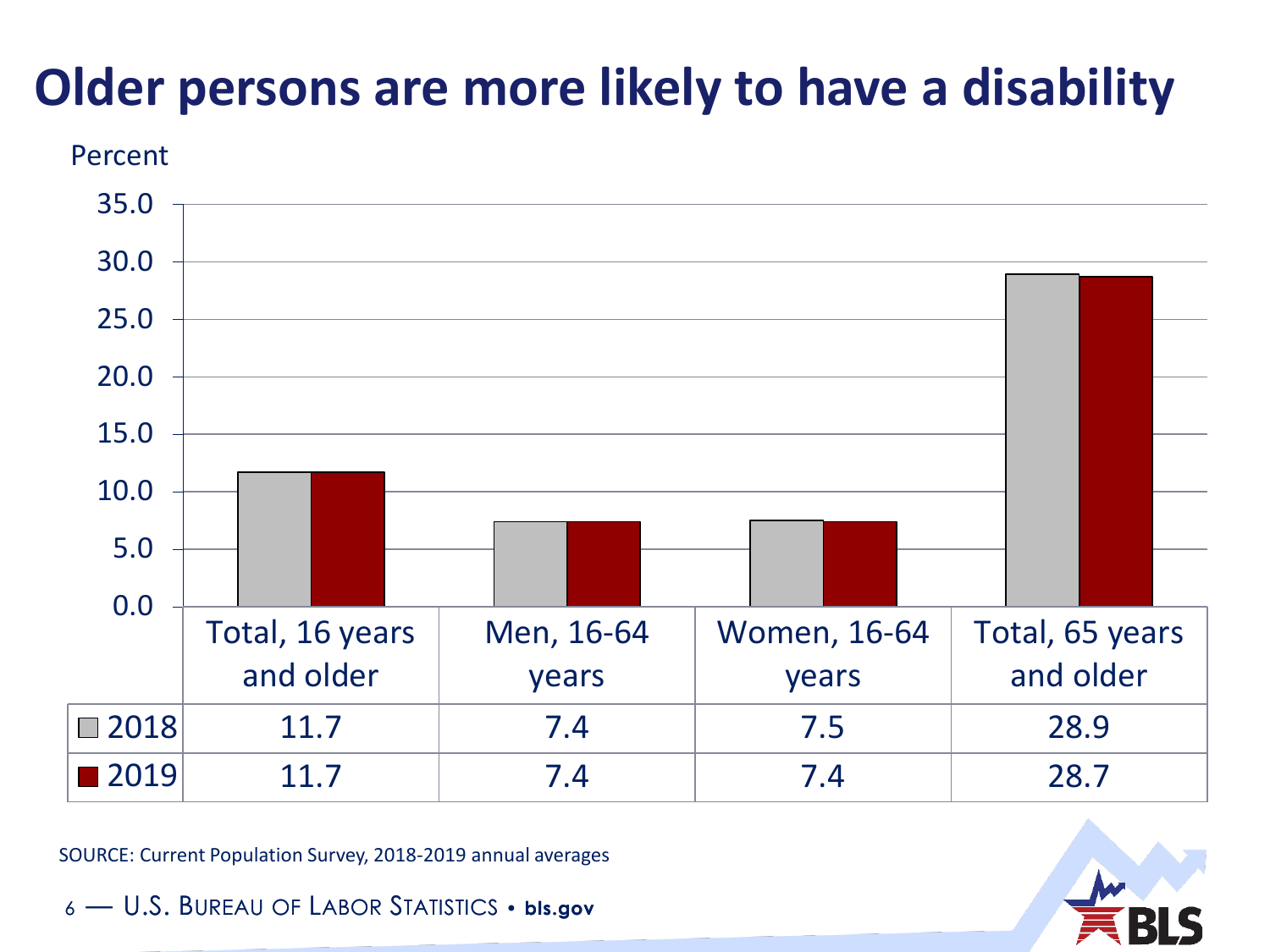# **A greater proportion of persons with a disability are age 65 and older**



SOURCE: Current Population Survey, 2019 annual averages

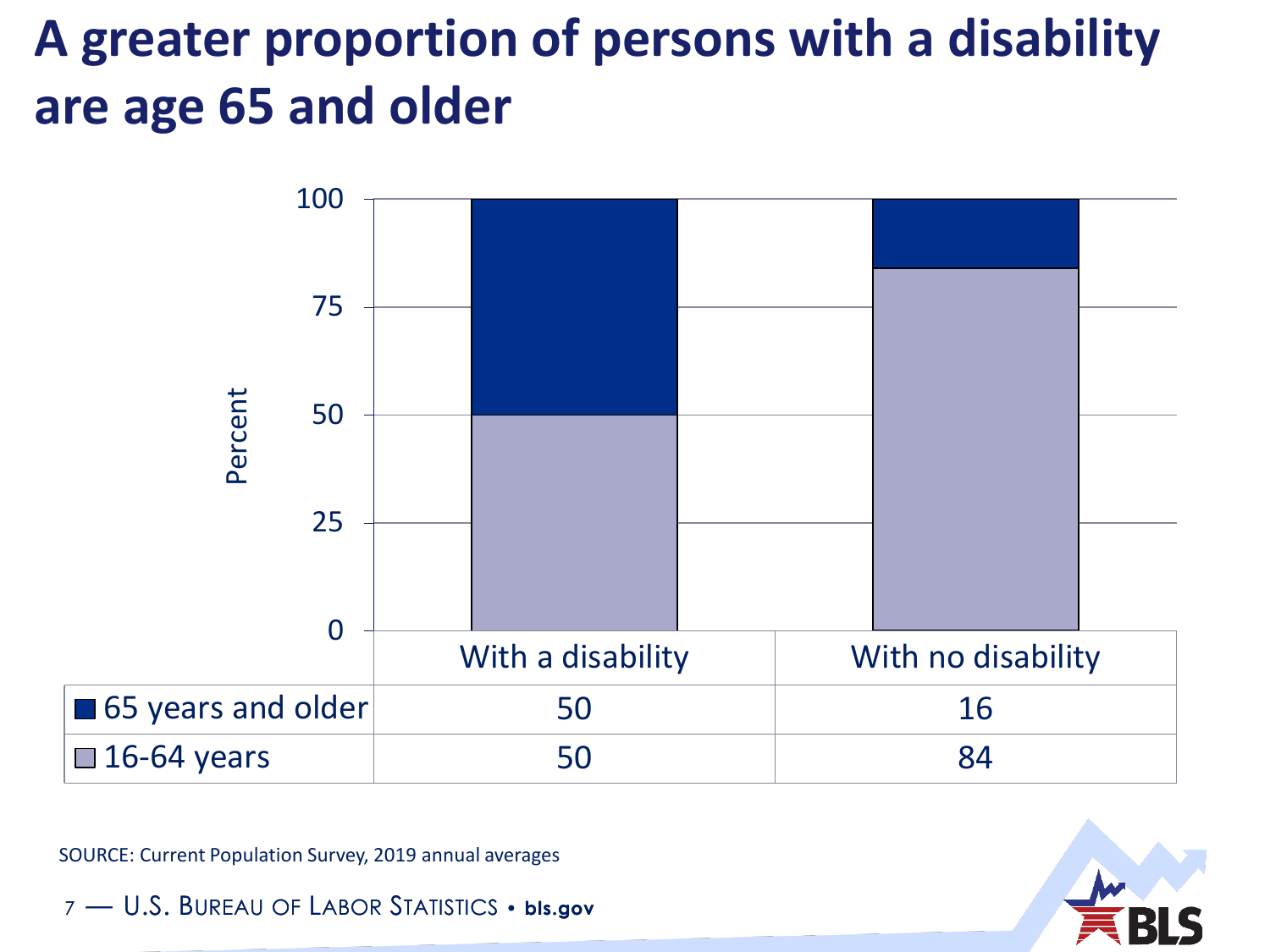# **Persons with a disability are less likely to be in the labor force**



SOURCE: Current Population Survey, 2019 annual averages

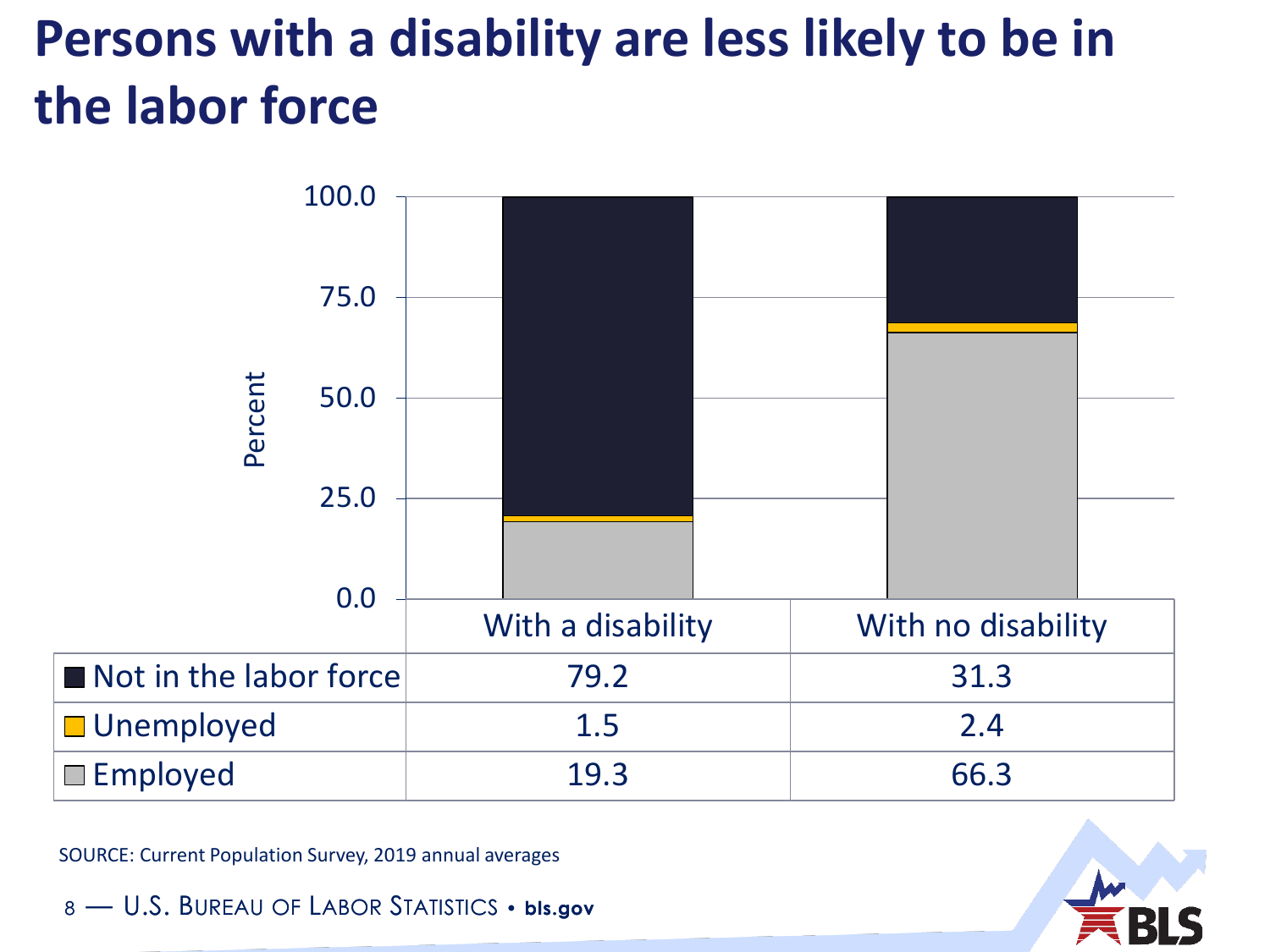#### **Labor force participation rate for those with a disability unchanged in 2019**



SOURCE: Current Population Survey, 2018-2019 annual averages

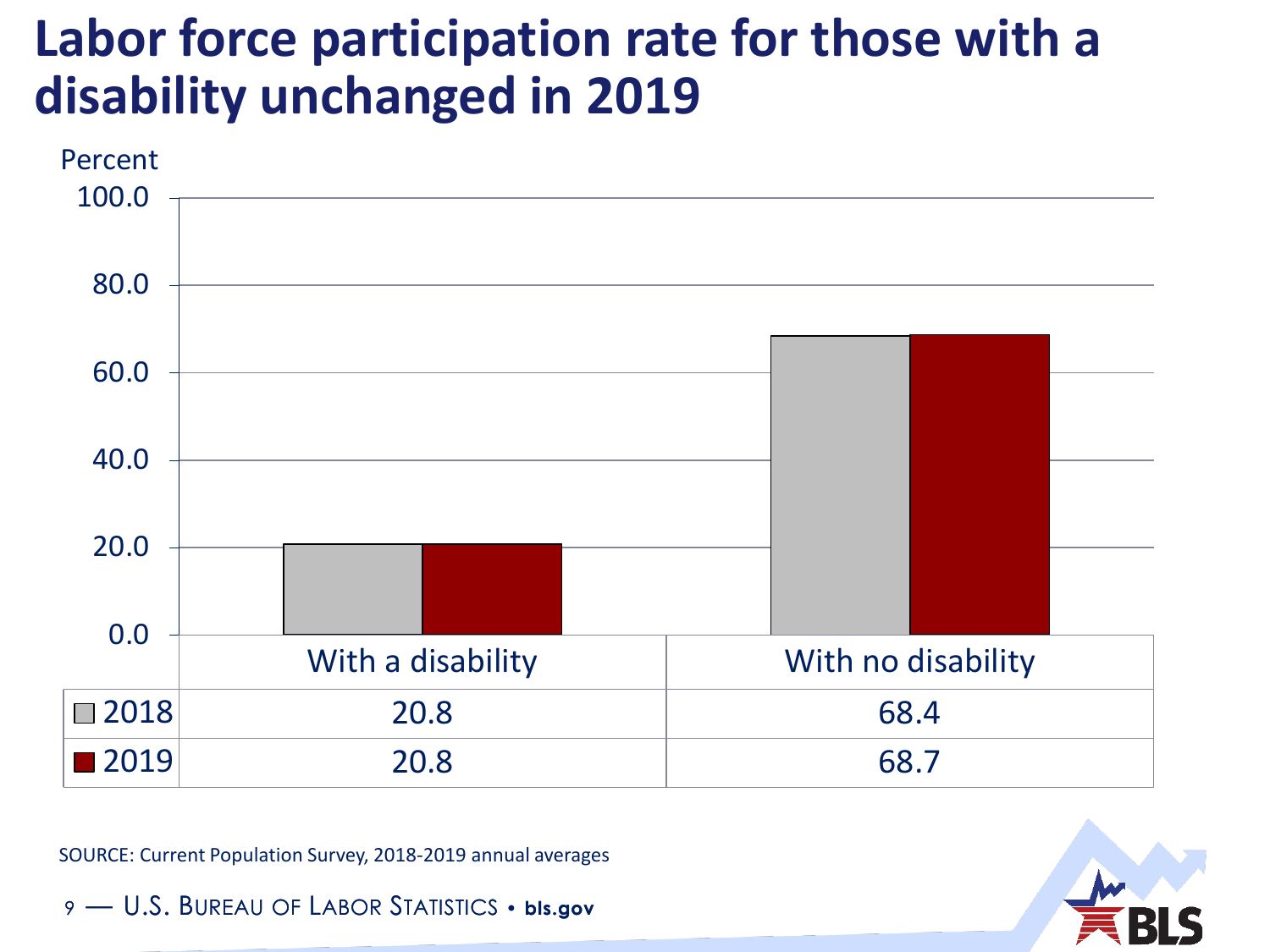#### **Employment-population ratio little changed for those with a disability in 2019**



SOURCE: Current Population Survey, 2018-2019 annual averages

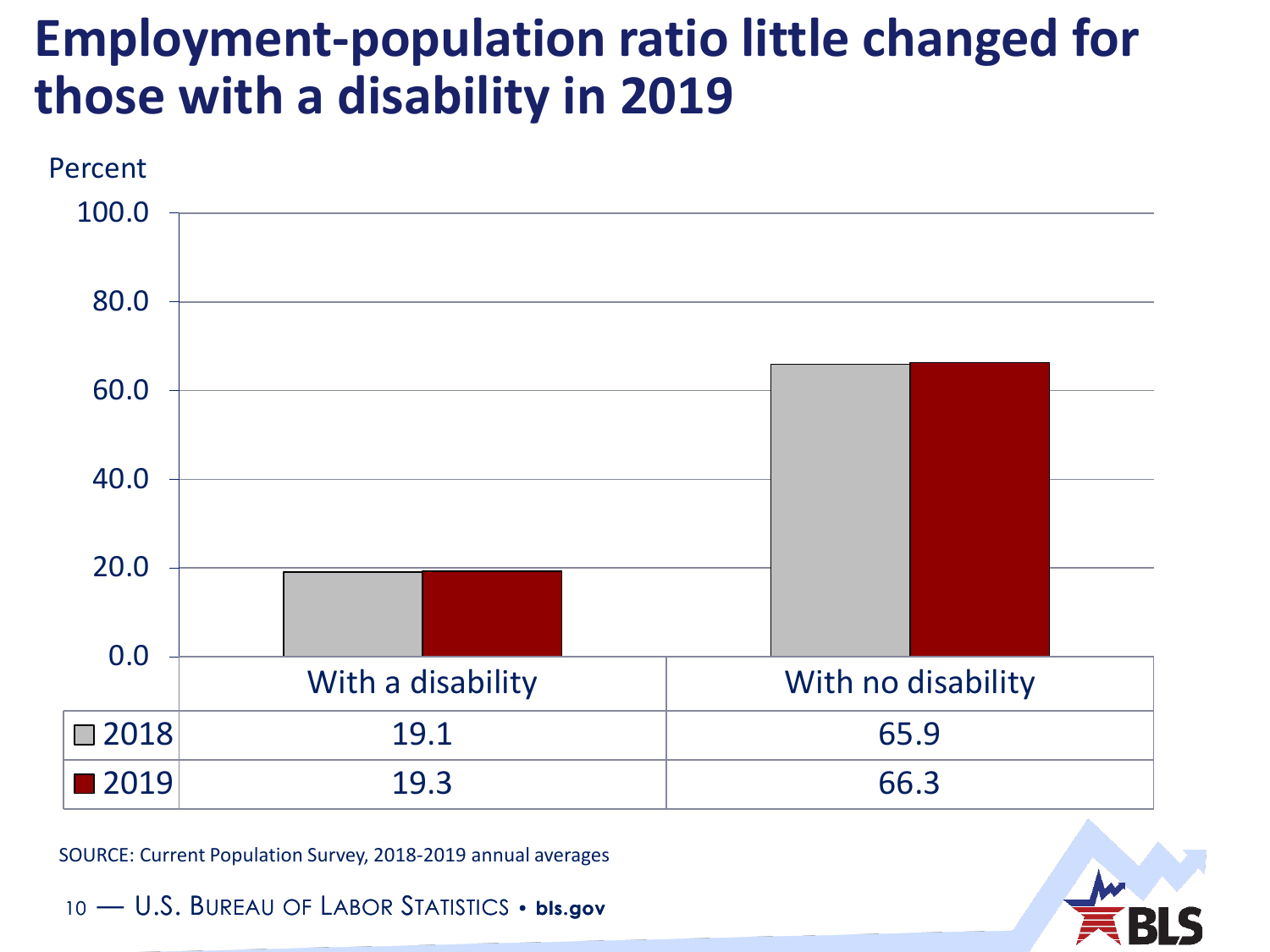# **Employment-population ratios by race, ethnicity, and disability status**



NOTE: Persons of Hispanic or Latino ethnicity may be of any race. SOURCE: Current Population Survey, 2019 annual averages

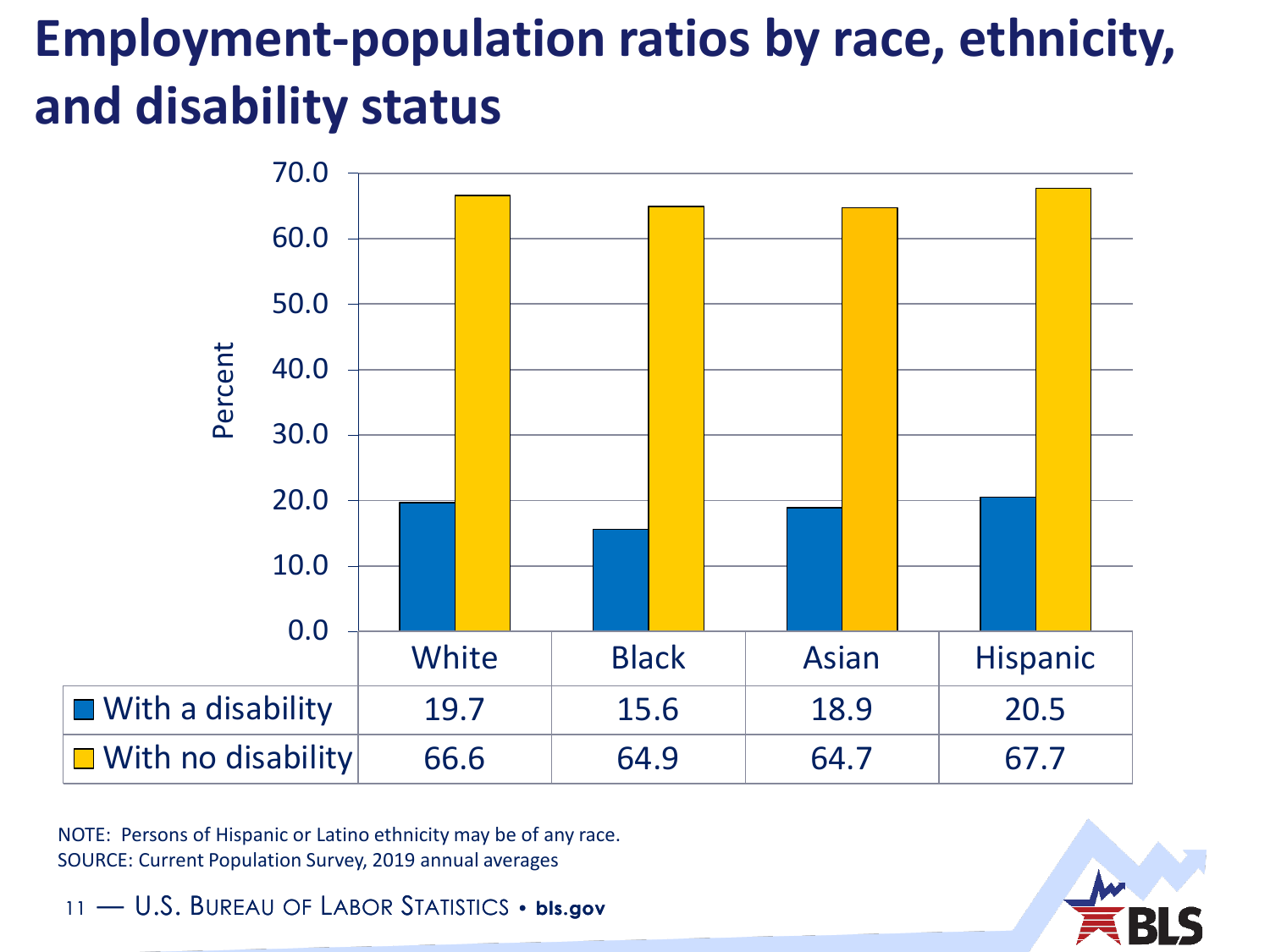# **Employment-population ratios by educational attainment**



SOURCE: Current Population Survey, 2019 annual averages

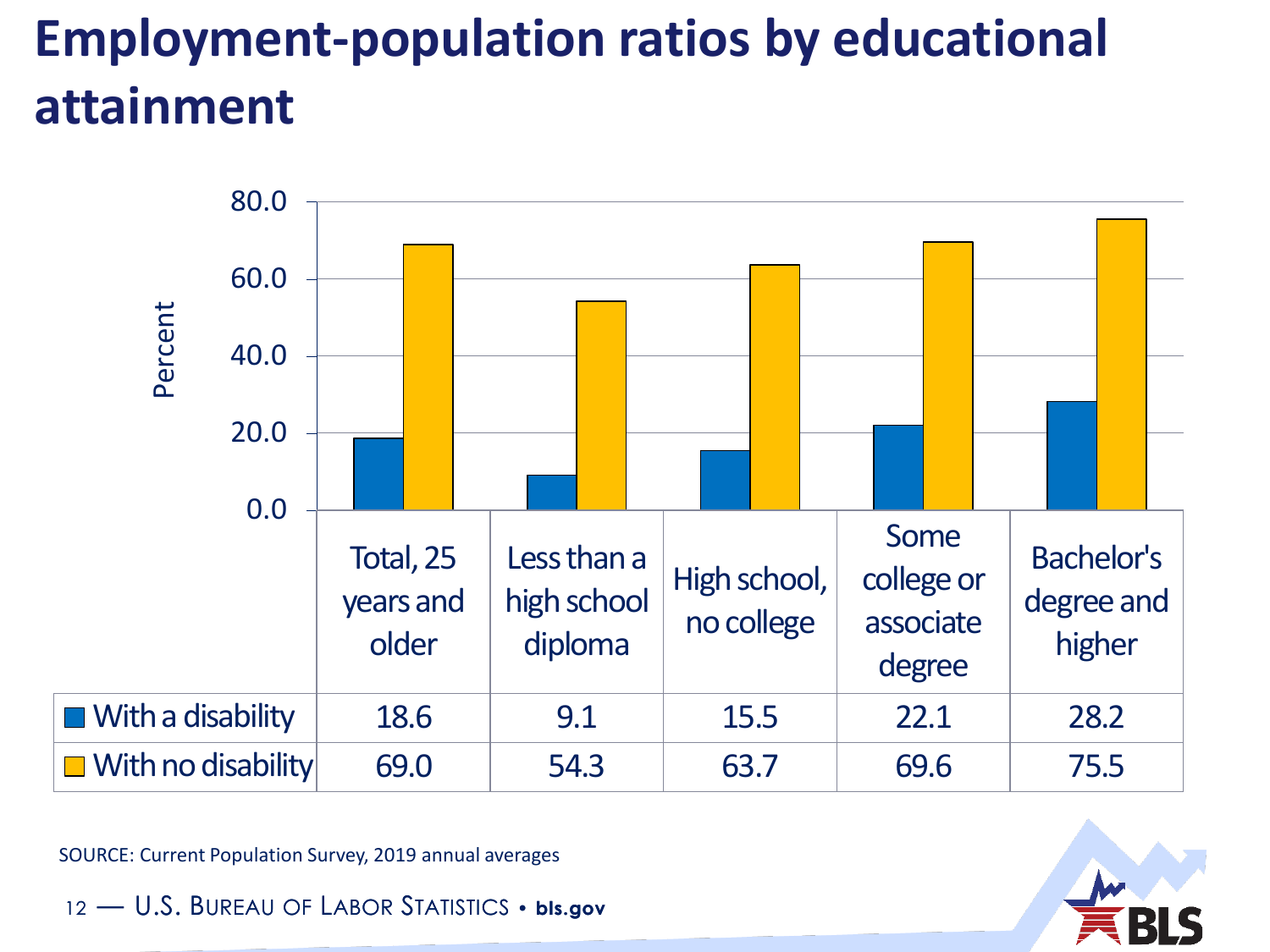# **Percent distribution of employed persons by occupation and disability status**



SOURCE: Current Population Survey, 2019 annual averages

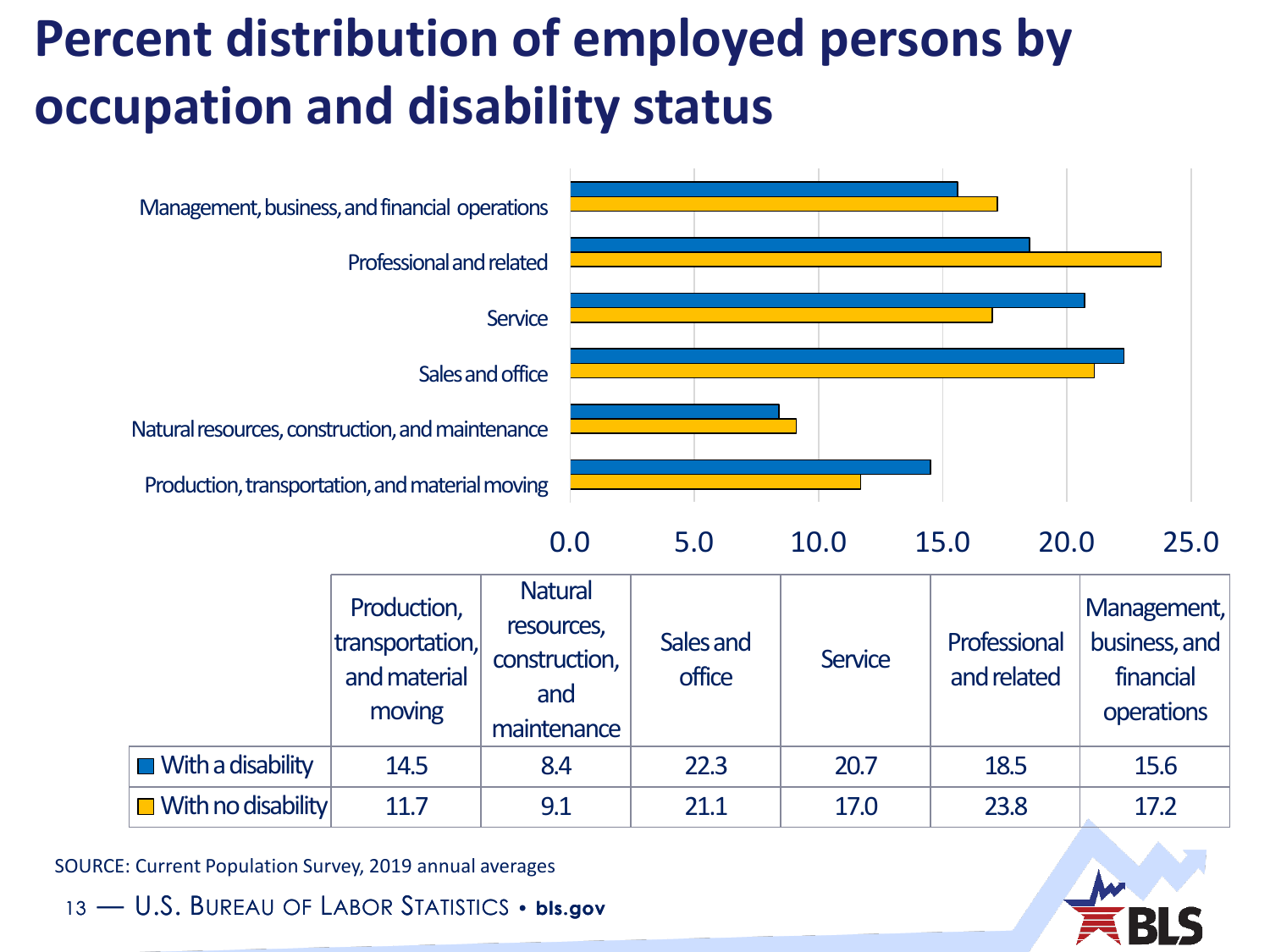# **Percent distribution of employed persons by class of worker and disability status**



SOURCE: Current Population Survey, 2019 annual averages

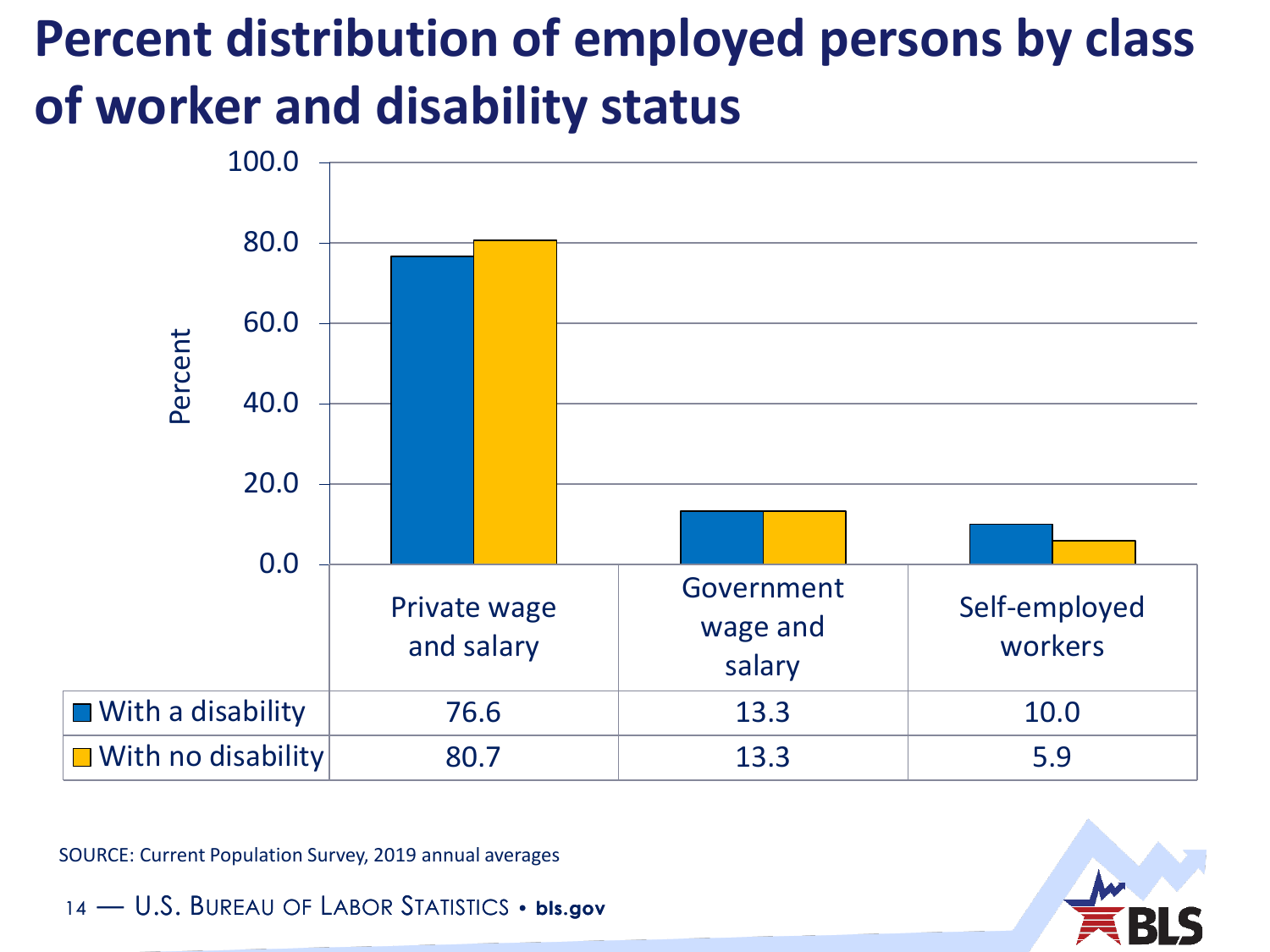# **Persons with a disability are more likely to work part time**



SOURCE: Current Population Survey, 2019 annual averages

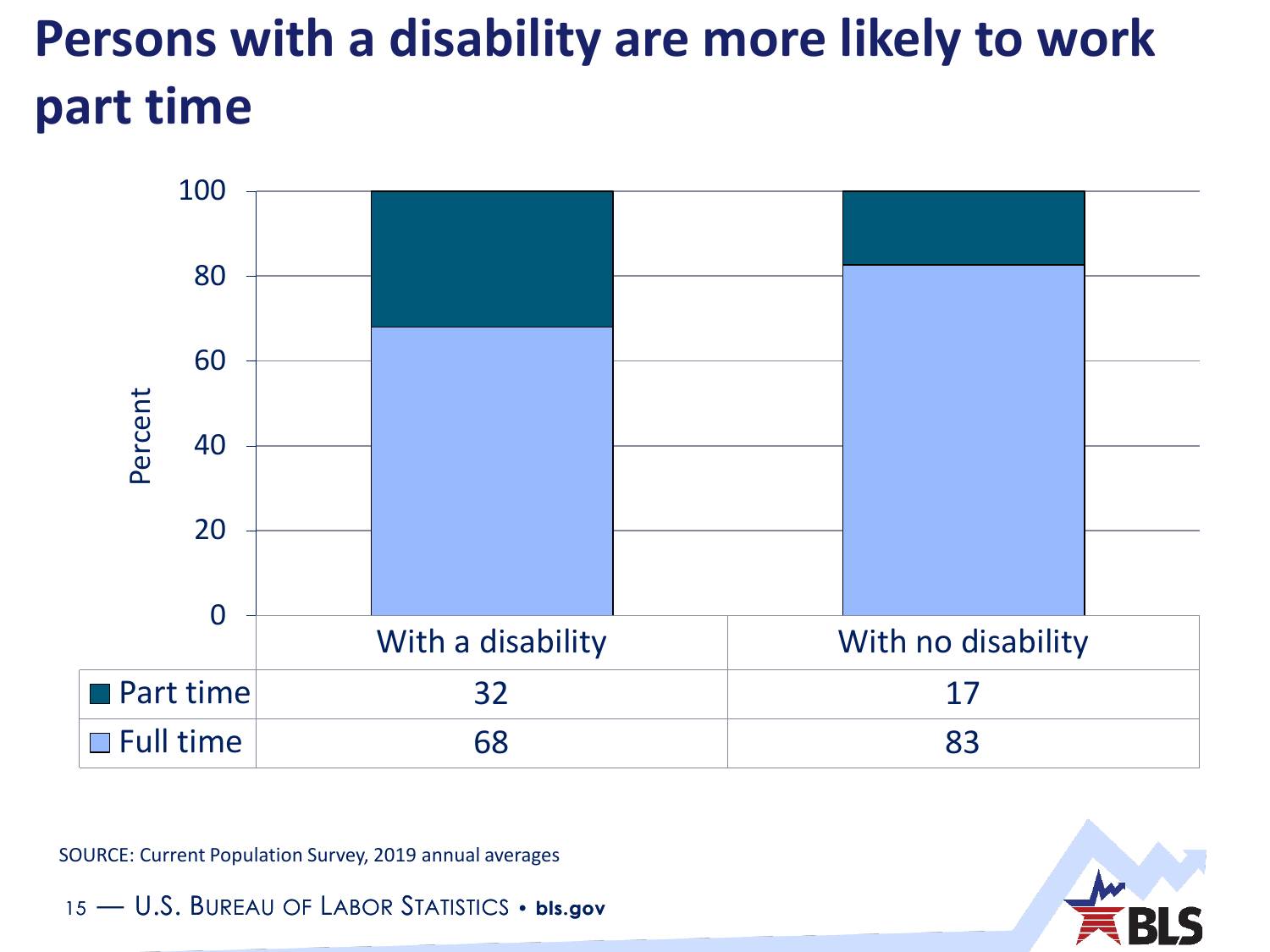#### **Persons employed part time for economic reasons by disability status**



SOURCE: Current Population Survey, 2019 annual averages

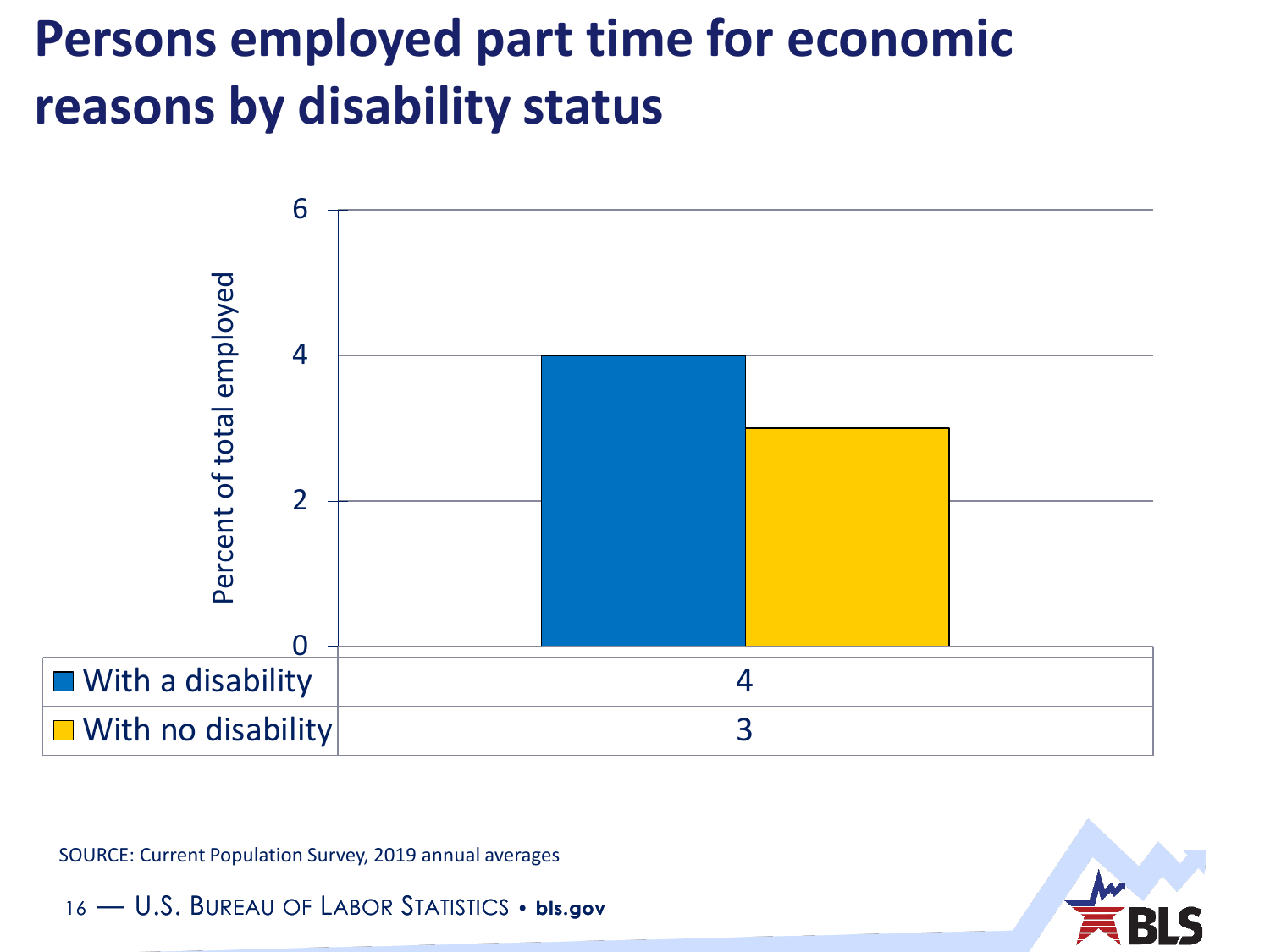#### **Unemployment rate for persons with a disability declined in 2019**

#### Percent



SOURCE: Current Population Survey, 2018-2019 annual averages

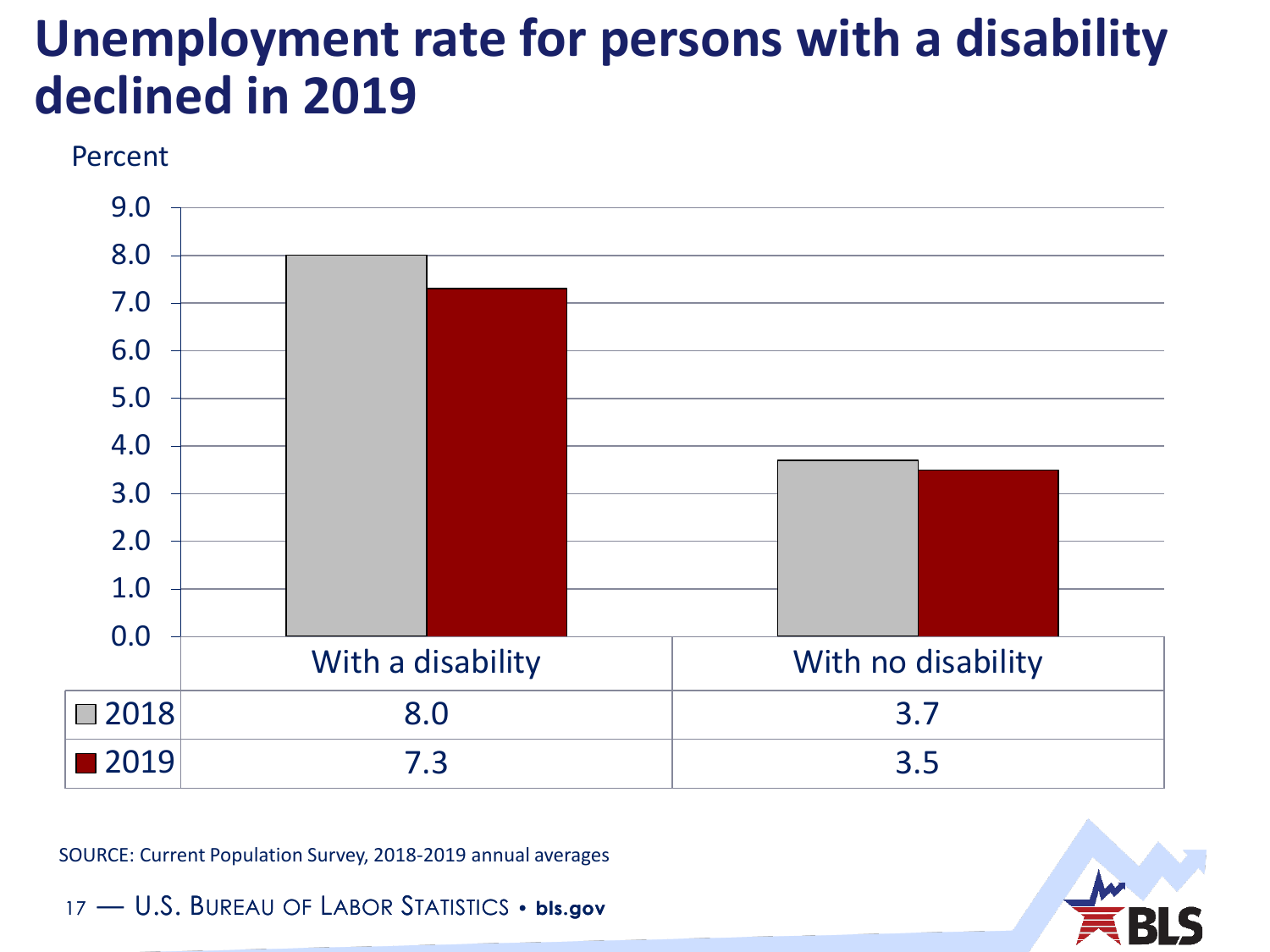# **Unemployment rates by age and disability status, 2019**



SOURCE: Current Population Survey, 2019 annual averages

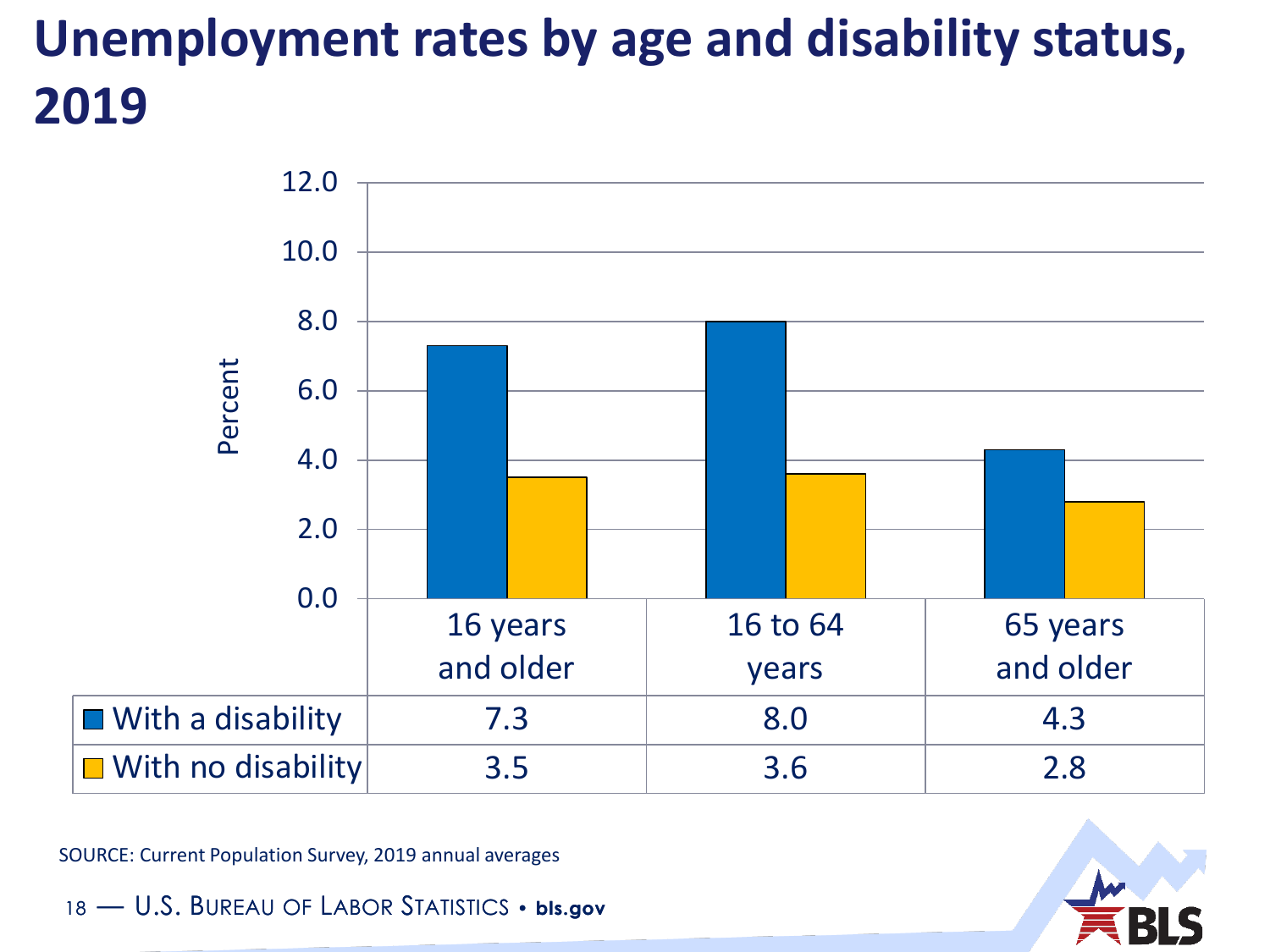#### **Proportion of persons not in the labor force who want a job by disability status, 2019**



SOURCE: Current Population Survey, 2019 annual averages

![](_page_18_Picture_4.jpeg)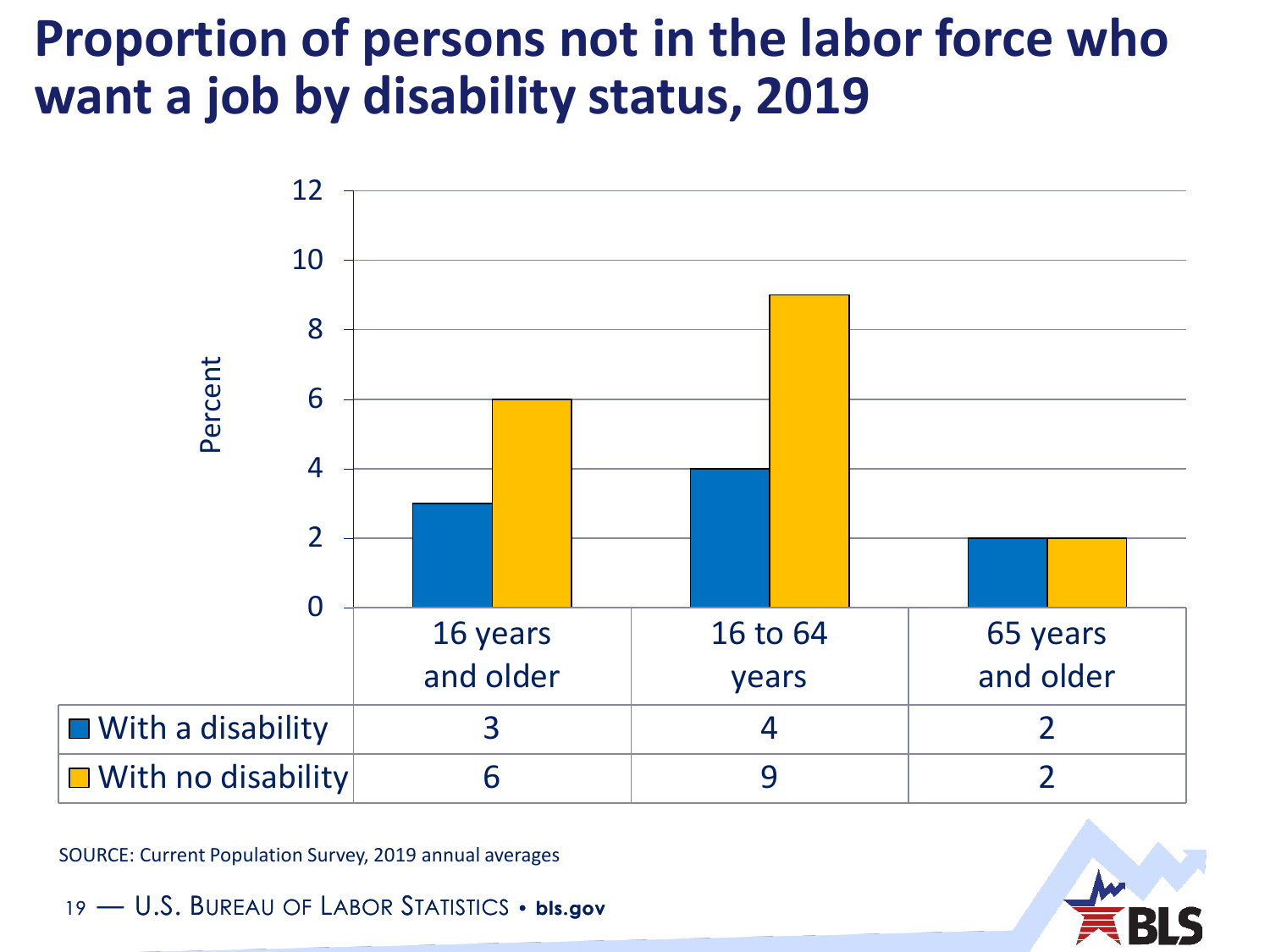#### **Selected labor force indicators, persons with a disability, 2009-2019**

![](_page_19_Figure_1.jpeg)

SOURCE: Current Population Survey, 2009-2019 annual averages

![](_page_19_Picture_4.jpeg)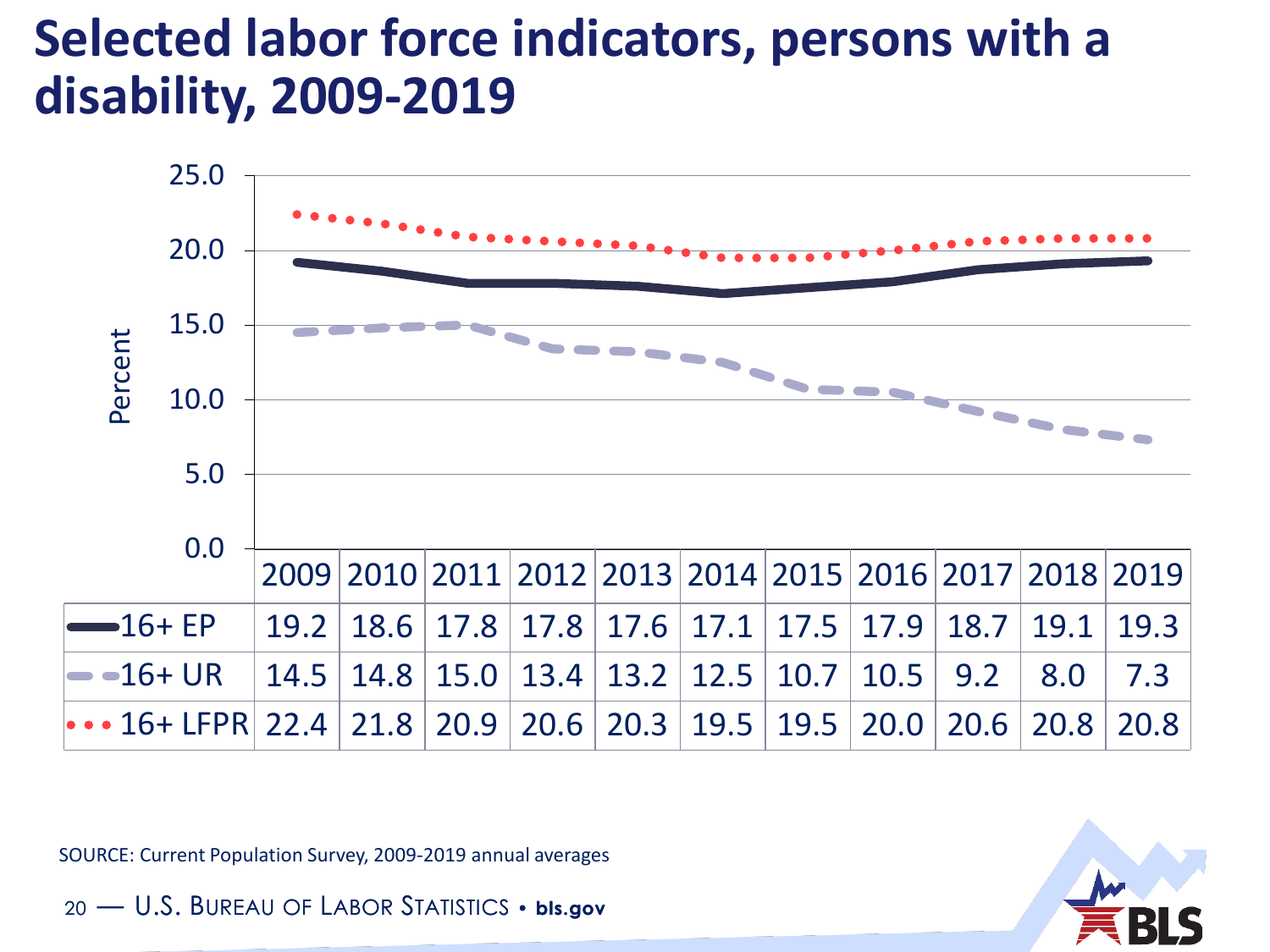# **CPS Disability Data online**

- [Annual Disability press release:](http://www.bls.gov/news.release/disabl.toc.htm) http://www.bls.gov/news.release/disabl.toc.htm
- [May 2012 CPS Disability supplement press release](http://www.bls.gov/news.release/dissup.toc.htm): http://www.bls.gov/news.release/dissup.toc.htm
- [Monthly employment data \(Table A6\)](http://www.bls.gov/news.release/empsit.t06.htm): http://www.bls.gov/news.release/empsit.t06.htm
- [CPS Disability FAQ:](http://www.bls.gov/cps/cpsdisability_faq.htm) http://www.bls.gov/cps/cpsdisability\_faq.htm
- [More on Disability:](http://www.bls.gov/cps/demographics.htm#disability) http://www.bls.gov/cps/demographics.htm#disability

![](_page_20_Picture_6.jpeg)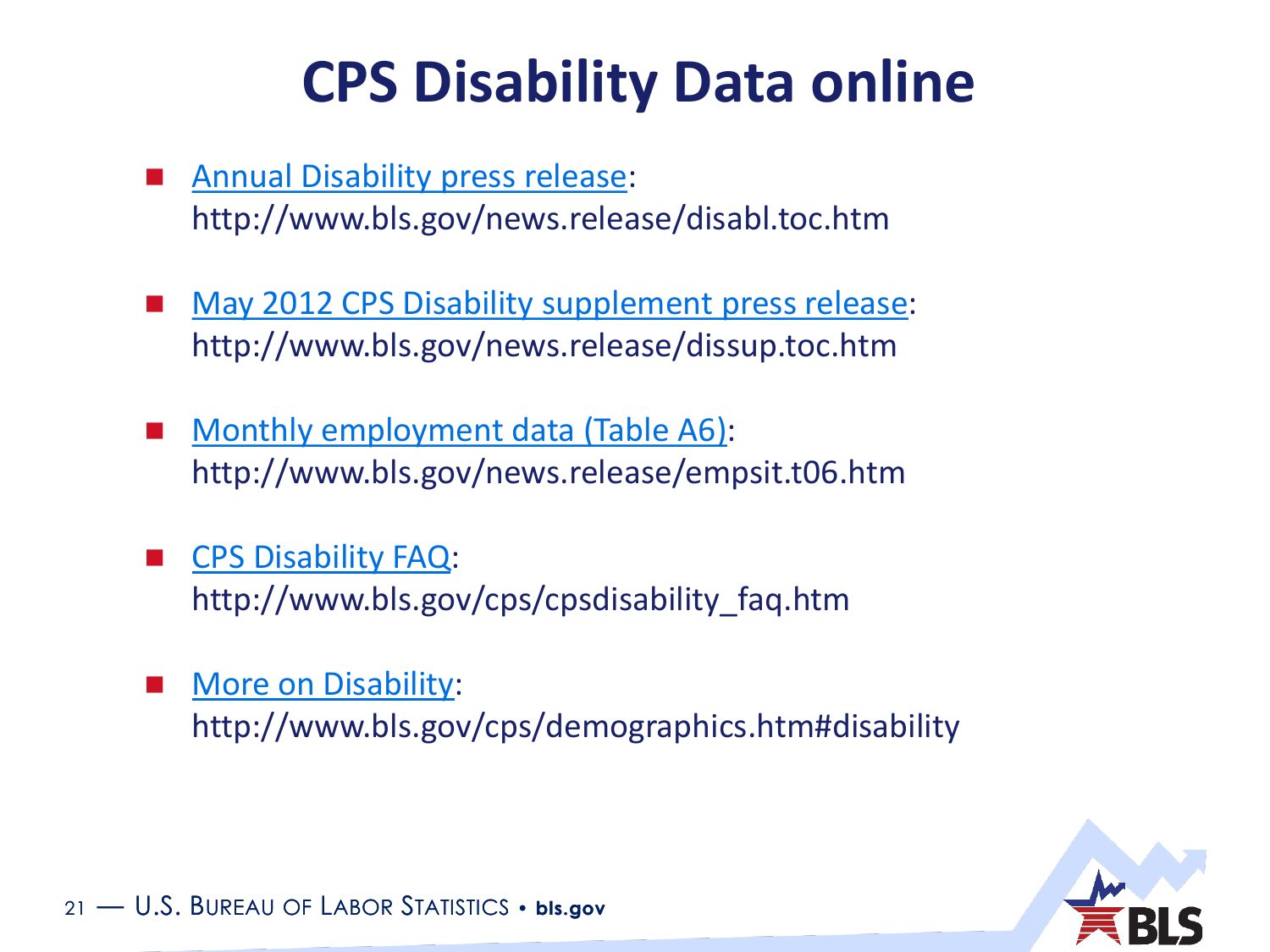# **Division of Labor Force Statistics Contact Information**

**[Current Population Survey \(CPS\)](http://www.bls.gov/cps): www.bls.gov/cps**

**[CPS Demographics –](http://www.bls.gov/cps/demographics.htm#disability) Disability: www.bls.gov/cps/demographics.htm#disability**

> **[Email for CPS Information](mailto:CPSInfo@bls.gov?subject=CPS%20Info): CPSInfo@bls.gov**

> **[Email Vernon Brundage:](mailto:Brundage.Vernon@bls.gov?subject=CPS%20Info) Brundage.Vernon@bls.gov**

![](_page_21_Picture_5.jpeg)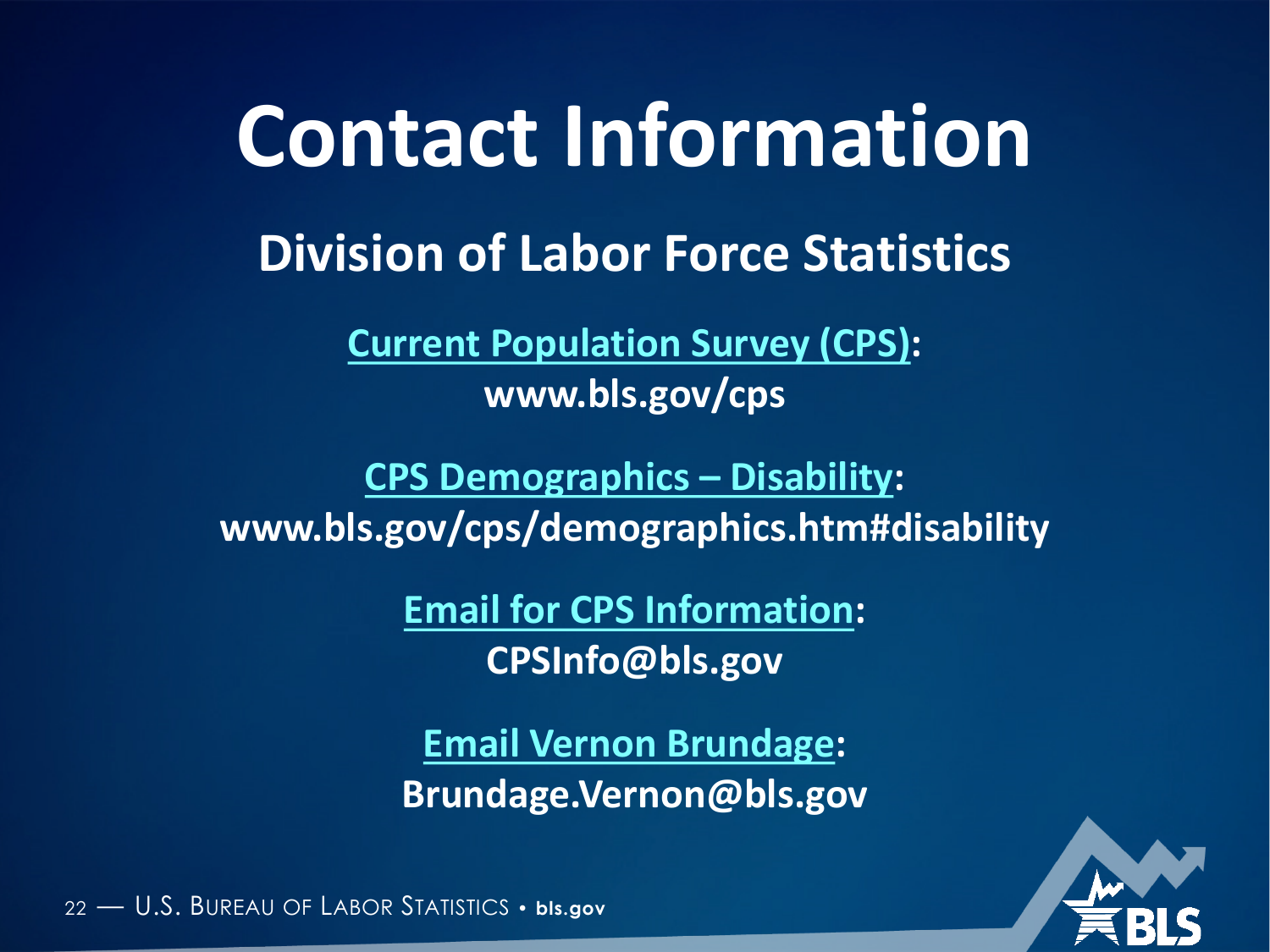## **Persons with a disability ages 16-64 are less likely to be in the labor force**

![](_page_22_Figure_1.jpeg)

SOURCE: Current Population Survey, 2019 annual averages

![](_page_22_Picture_4.jpeg)